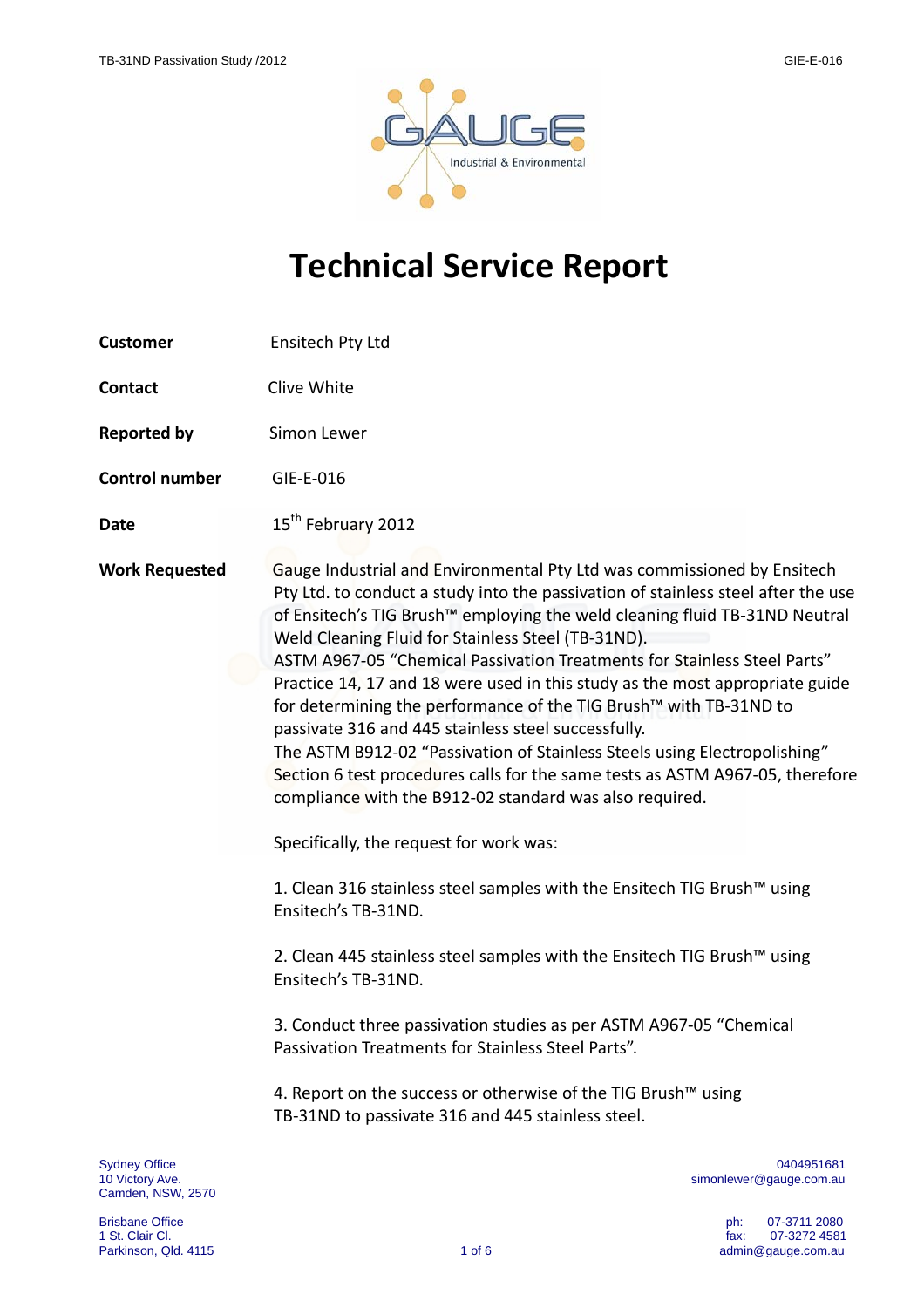**Method** 1. A TIG Brush™ was used throughout this study as per manufacturer's instruction providing 13 volts alternating current\*.

> 2. The method of cleaning was as per Ensitech's instruction which included saturating the tip with the TB‐31ND and contacting the tip of the brush on the area to be cleaned.

> 3. TB‐25 Weld Cleaning Fluid for Stainless Steel (TB‐25) was used as a positive control in this study based on its passivation performance in the GIE‐E‐012 passivation study. TB‐25 was used in the same way as TB‐31ND in cleaning the sample. A new brush was used for the TB‐25 cleaning.

> 4. To eliminate contamination, the brush for each chemical was triple rinsed in deionised water between each sample.

4. The batches of TB‐31ND and TB‐25 fluids were both manufactured in February 2012. The chemicals were samples of production batches.

5. Samples of 316 and 445 stainless steel were supplied by Ensitech. The welded samples were TIG welded.

6. Both welded and unwelded samples were treated and subsequently tested.

7. All treatments were performed in triplicate.

8. Both 316 and 445 stainless steel were tested for passivation as per ASTM A967‐ 05 Practice A – Water Immersion Test.

9. 316 samples were tested for passivation as per ASTM A967‐05 Practice E‐ Potassium ferricyanide‐nitric acid test. The method was followed including the making of the Potassium ferricyanide‐nitric acid solution on the day of testing. A ferrous sulphate spike was added to a blank piece of 316 stainless steel acting as a positive control.

10. 445 samples were tested for passivation as per ASTM A967‐05 Practice D‐ Copper Sulphate Test.

 \* The electrical offer can be achieved using any of the following TIG Brush™ models and settings: TB‐250 setting "3B" TBX‐150 / TBE‐150 setting "Clean" output TBX‐300 / TBE‐250 setting "High Power / Clean Mode" TBE‐700 setting "Low Power / Clean Mode"

Camden, NSW, 2570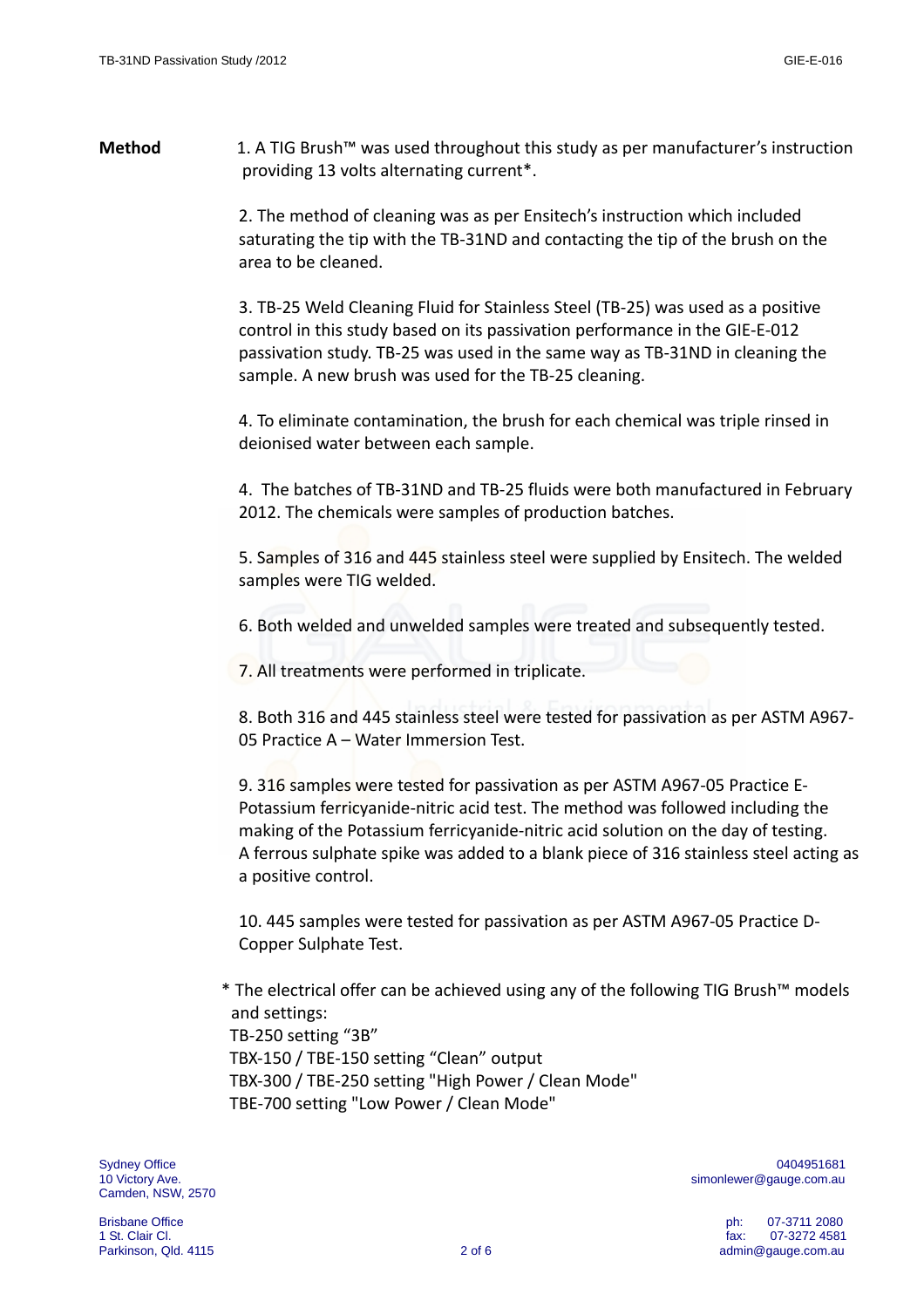|                 |                 |                  | <b>Test</b>            |                         |  |
|-----------------|-----------------|------------------|------------------------|-------------------------|--|
|                 |                 |                  |                        | Potassium ferricyanide- |  |
| <b>Material</b> | <b>Type</b>     | <b>Treatment</b> | <b>Water Immersion</b> | nitric acid             |  |
| 316             | <b>Unwelded</b> | <b>None</b>      | 3                      | 3                       |  |
|                 |                 | <b>TB-31ND</b>   | 3                      | 3                       |  |
|                 |                 | <b>TB-25</b>     | 3                      | 3                       |  |
|                 | Welded          | <b>None</b>      | 3                      | 3                       |  |
|                 |                 | <b>TB-31ND</b>   | 3                      | 3                       |  |
|                 |                 | TB-25            | з                      | 3                       |  |
|                 |                 | <b>Total</b>     | 18                     | 18                      |  |
|                 |                 |                  | <b>Water Immersion</b> | <b>Copper Sulphate</b>  |  |
| 445             | <b>Unwelded</b> | <b>None</b>      | 3                      | 3                       |  |
|                 |                 | <b>TB-31ND</b>   | 3                      | 3                       |  |
|                 |                 | <b>TB-25</b>     | 3                      | 3                       |  |
|                 | Welded          | <b>None</b>      | 3                      | 3                       |  |
|                 |                 | <b>TB-31ND</b>   | 3                      | 3                       |  |
|                 |                 | <b>TB-25</b>     | 3                      | 3                       |  |
|                 |                 | Total            | 18                     | 18                      |  |

#### **Table 1: Sample Type and Numbers of Samples**

#### **Results**

|                 | <b>Type</b>     |                  | <b>Test</b>            |                                        |
|-----------------|-----------------|------------------|------------------------|----------------------------------------|
| <b>Material</b> |                 | <b>Treatment</b> | <b>Water Immersion</b> | Potassium ferricyanide-<br>nitric acid |
| 316             | <b>Unwelded</b> | <b>None</b>      | -1-1-                  | $\overline{a}$                         |
|                 |                 | <b>TB-31ND</b>   | $777 - 77$             | $-1 - 1 - 1 = 1$                       |
|                 |                 | <b>TB-25</b>     | コココ                    | $-1 - 1$                               |
|                 | Welded          | <b>None</b>      | $^{++,+++,++}$         | $+,+,+,+,+,$                           |
|                 |                 | <b>TB-31ND</b>   | ファッコ                   | ファファ                                   |
|                 |                 | <b>TB-25</b>     | $-1$                   | $-1$                                   |
|                 |                 |                  |                        |                                        |
|                 |                 |                  | <b>Water Immersion</b> | <b>Copper sulphate</b>                 |
| 445             | <b>Unwelded</b> | <b>None</b>      | $-1$                   | ファファ                                   |
|                 |                 | <b>TB-31ND</b>   | $777 - 77$             | -,-,-                                  |
|                 |                 | <b>TB-25</b>     | $777 - 100$            | -,-,-                                  |
|                 | Welded          | <b>None</b>      | $+,+,++$               | $+,+,+$                                |
|                 |                 | <b>TB-31ND</b>   | ファッコ                   | ファフ                                    |
|                 |                 | <b>TB-25</b>     | $777 - 100$            | -,-,-                                  |

#### **Table 2: Results of Passivation Testing (triplicates)**

Key:  $-$  = no reaction/no sign of corrosion or staining

 + = a reaction /positive observation of corrosion or staining Number of + indicates degree of corrosion or staining (where +++ is high and  $+$  is low)

 Note: The ferrous sulphate spike on 316 tested positive in potassium ferricyanide‐nitric acid test indicating efficacy of the test solution.

Camden, NSW, 2570

Sydney Office 0404951681 10 Victory Ave. **Simonlewer@gauge.com.au**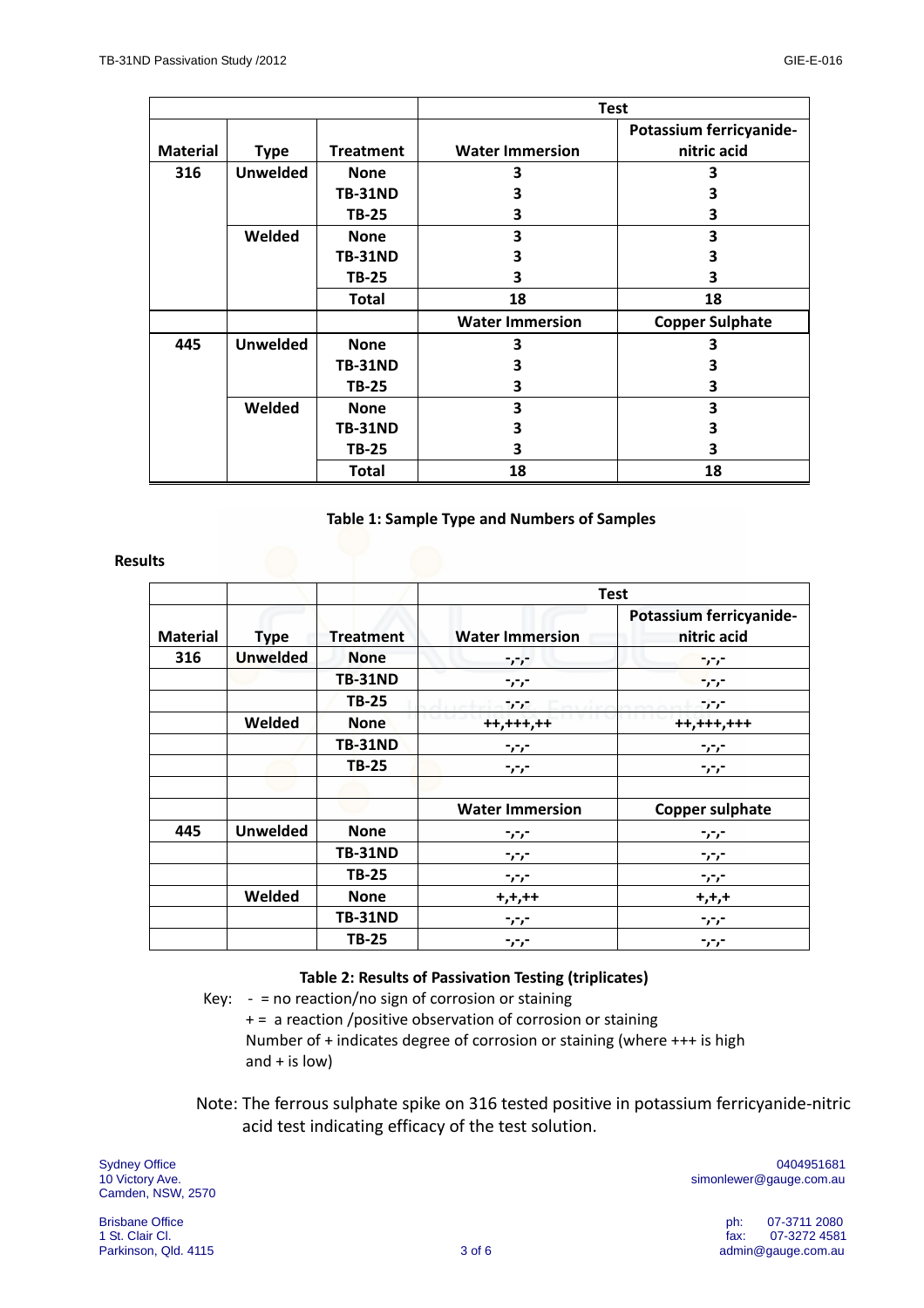

#### **Figure 1: 316 samples: Potassium Ferricyanide – Nitric Acid Test**

 Note the blue staining in the centre image of an uncleaned sample indicating free iron. Note no blue staining in the right image of a sample cleaned using the TIG Brush™ with TB‐31ND.



### **Figure 2: 445 samples: Copper Sulphate test.**

 Note the copper colouration arrowed on the uncleaned weld sample compared to no copper colouration on the sample cleaned with the TIG Brush™ using TB‐31ND.

Camden, NSW, 2570

Sydney Office 0404951681 10 Victory Ave. simonlewer@gauge.com.au

Brisbane Office ph: 07-3711 2080 1 St. Clair Cl. fax: 07-3272 4581 Parkinson, Qld. 4115 **and 1112** of 6 and 111 admin@gauge.com.au admin@gauge.com.au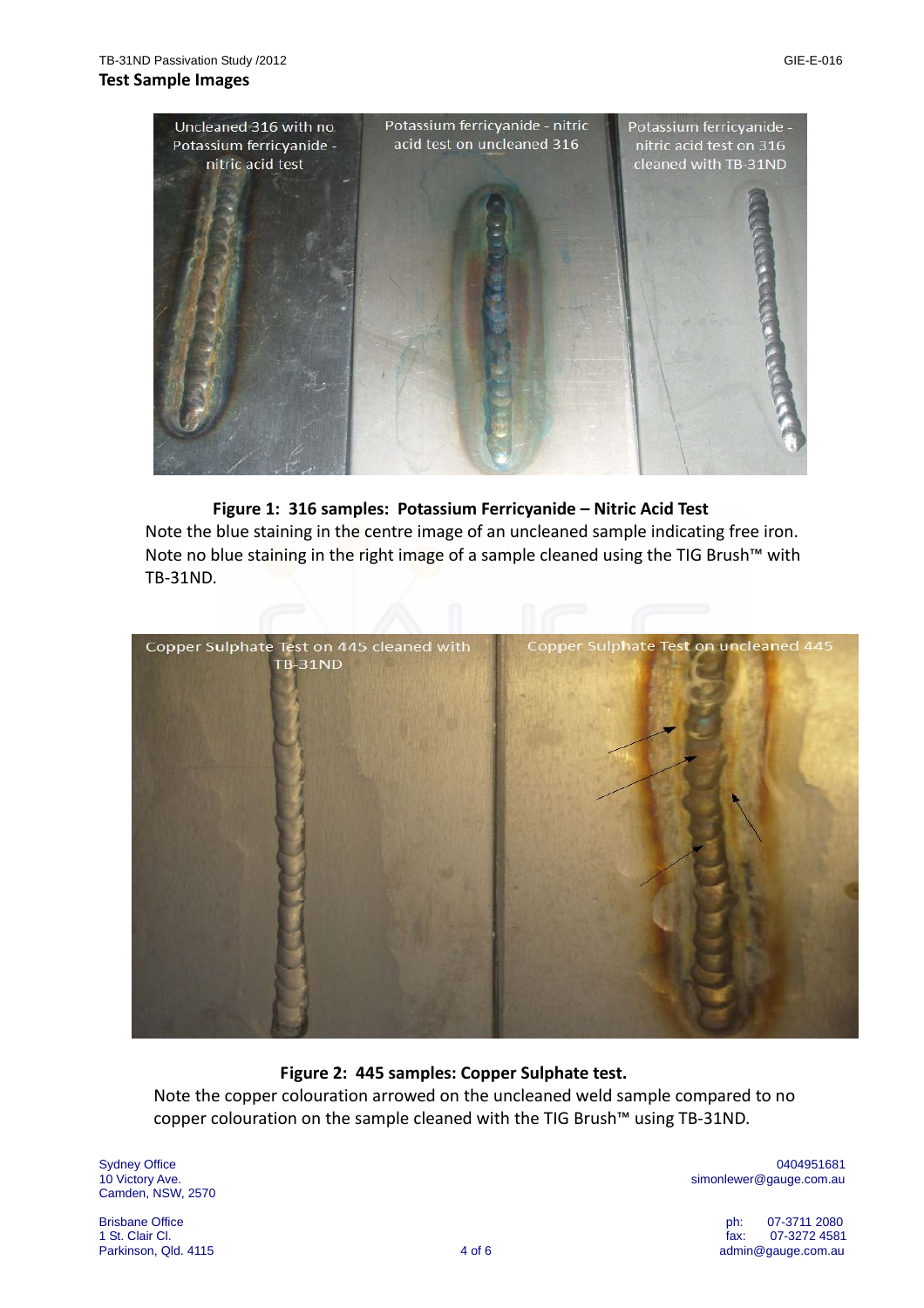

**Figure 3: 445 samples: Water Immersion Test**

 Note the rust colouration arrowed on the uncleaned weld sample compared to no rust coloration on the sample cleaned with the TIG Brush™ using TB‐31ND.

### **Description of Results**

- All unwelded samples showed NO evidence of corrosion or staining in any test. This was true for unwelded samples uncleaned or cleaned with the TIG Brush™. This was an expected result since the passive chromium oxide layer had not been disrupted by welding.
- Welding of the 316 samples compromised their ability to resist corrosion. This was shown by signs of corrosion in the water immersion test and also strong positives for free iron in the Potassium ferricyanide-nitric acid test.
- Welding of the 445 samples compromised their ability to resist corrosion. This was shown by signs of corrosion in the water immersion test and also strong positives for free iron in the Copper Sulphate test.
- All welded 316 samples cleaned with the TIG Brush™ using TB‐31ND showed no signs of corrosion in the water immersion test and negative results for free iron in the Potassium ferricyanide‐nitric acid test.
- All welded 445 samples cleaned with the TIG Brush™ using TB‐31ND showed no signs of corrosion in the water immersion test and negative results for free iron in the Copper sulphate test.
- All welded samples cleaned with TB‐25 showed negative results in Water Immersion, Potassium ferricyanide – nitric acid and Copper sulphate tests indicating passivation compliant with ASTM A967‐05 and consistent with results found in the 2010 GIE‐E‐ 012 passivation study.

Camden, NSW, 2570